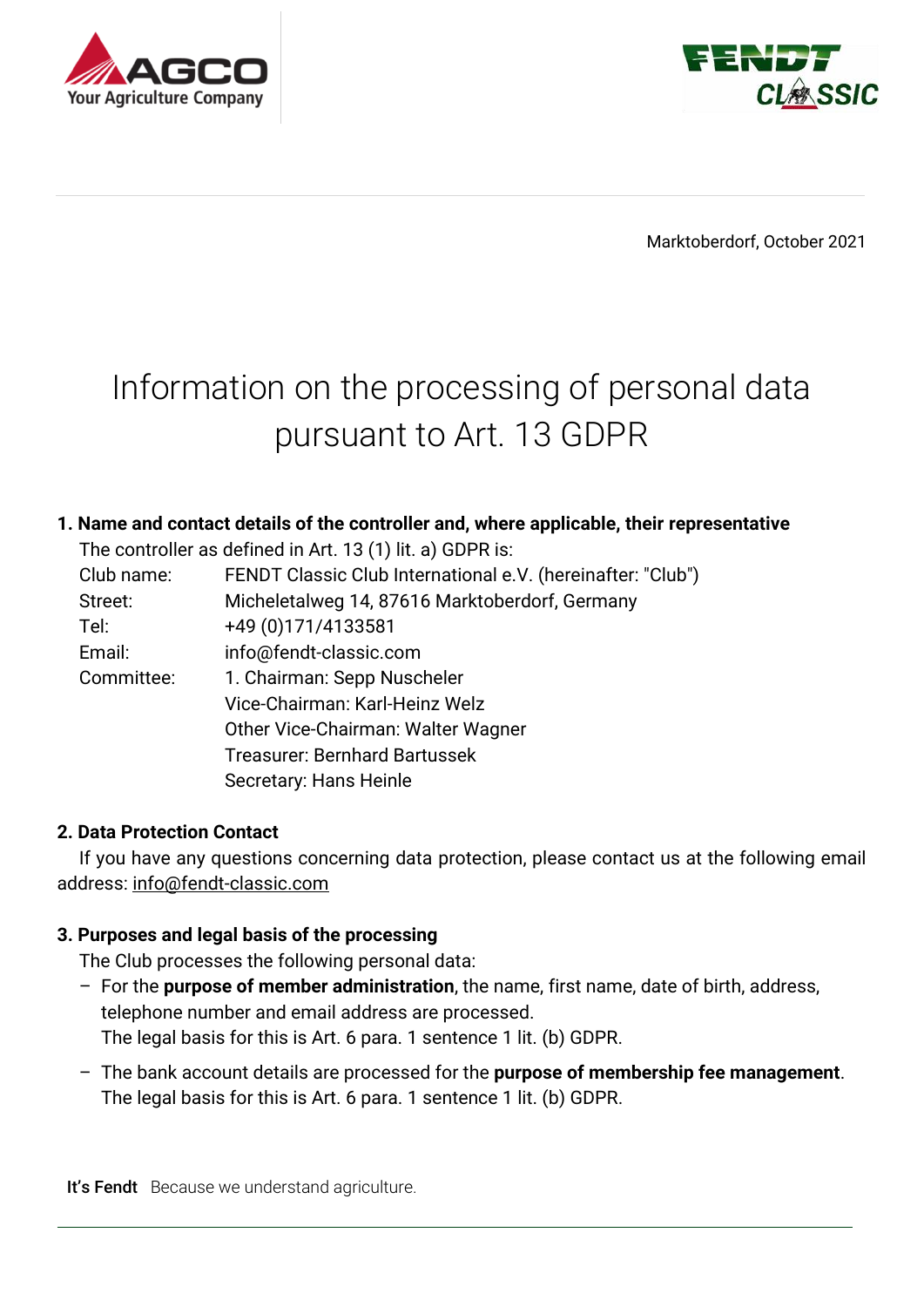

– For the **purpose of public image**, photos of the members/events are published on the Club's website www.fendt-classic.com. The legal basis for this is Art. 6 para. 1 sentence 1 lit. (a) GDPR.

– For the **purpose of promoting** the Club, advertising is sent to the email address of members. The legal basis for this is Art. 6 para. 1 sentence 1 lit. (f) GDPR.

#### **4. Legitimate interests of the association**

Without a contractual or other obligation, the Club may transmit further data on the basis of a legitimate interest within the framework of the GDPR and the applicable data protection regulations, e.g. to AGCO GmbH.

#### **5. Recipients of personal data**

The Club cooperates with AGCO GmbH. For this purpose, once a year or on specific occasions, it sends a complete list of the members to AGCO GmbH, which contains the member administration data.

#### **6. Storage period**

- The data necessary for member administration (the name, the first name, the date of birth, the address, the telephone number and the email address) are deleted 2 years after the end of the Club membership.
- The data necessary for the membership fee management (the bank account details) will be deleted after 10 years.
- The IP addresses, which are stored when visiting the Club website, are deleted after 30 days.
- In case of withdrawal of consent, the data will be deleted immediately.